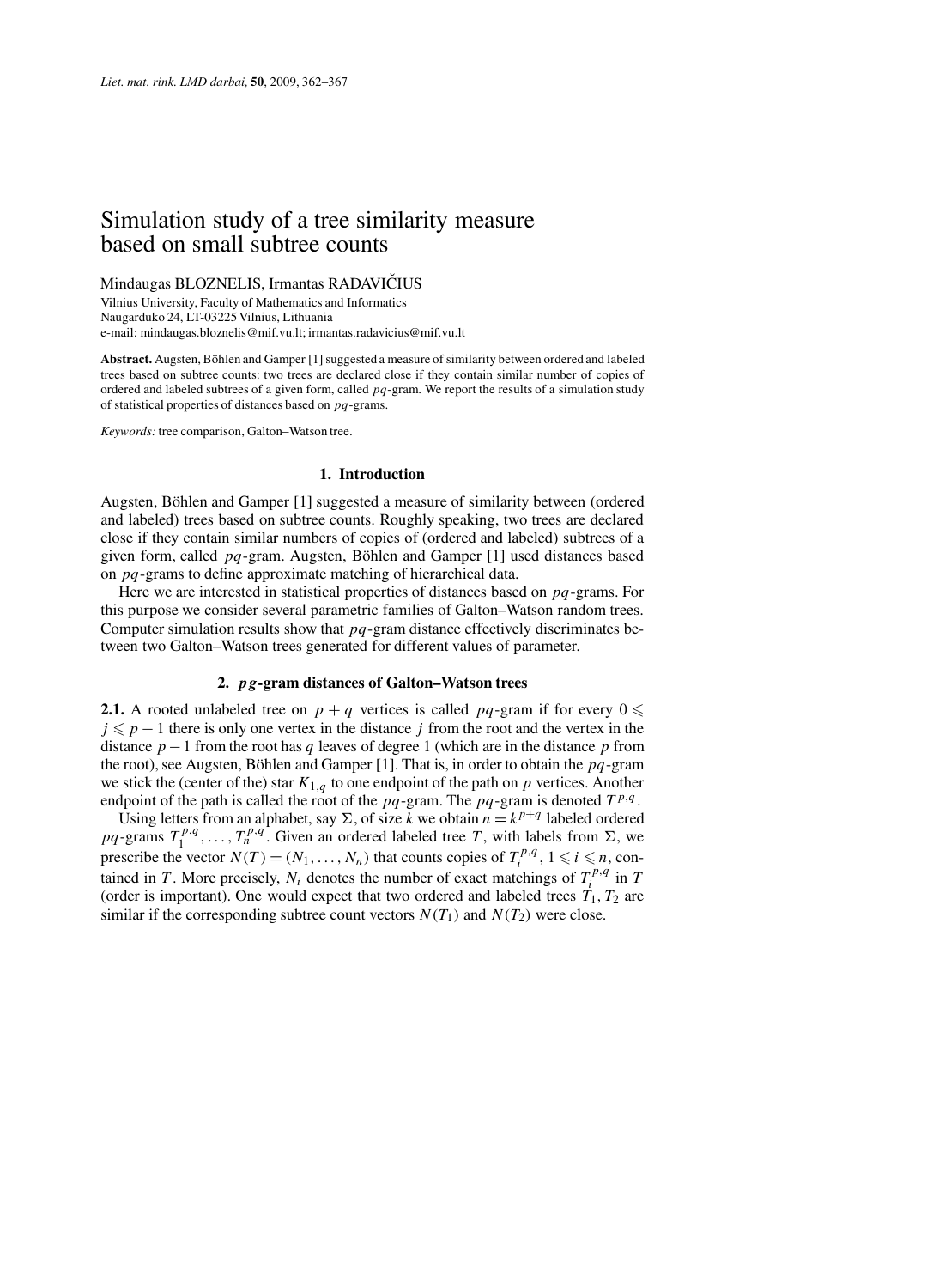Augsten, Böhlen and Gamper [1] define the *pq*-gram distance as follows. Let *T* be an ordered labeled tree with labels from the alphabet  $\Sigma$ . Introduce an extra letter  $\ell^*$  and extend the alphabet  $\Sigma^* = \Sigma \cup \{*\}$ . The *pq*-extended tree T<sup>\*</sup> is constructed from *T* by adding  $p - 1$  ancestors to the root node, inserting  $q - 1$  children before the first and after the last child of each non-leaf node, and adding *q* children to each leaf of *T*. All newly inserted nodes become labels '\*'. Let the subtree count vector  $N_*(T^*) = (N_1^*(T^*), \ldots, N_m^*(T^*))$  be defined as above but for the alphabet  $\Sigma^*$  and the extended tree  $T^*$ . In particular, we have  $m = (k + 1)^{p+q}$ . The pq-gram distance between two ordered labeled trees  $T_1$  and  $T_2$ 

$$
\Delta^{p,q}(T_1, T_2) = 1 - 2 \frac{\sum_{i=1}^{m} \min\{N_i^*(T_1^*), N_i^*(T_2^*)\}}{\sum_{i=1}^{m} (N_i^*(T_1^*) + N_i^*(T_2^*))}.
$$

**2.2.** One would expect that graph similarity measure based on small subgraph count should discriminate between graphs generated using different probabilistic models. Galton–Watson tree is a convenient probabilistic model to test statistical properties of the similarity measure based on *pq*-gram counts. Below we refer results of a simulation study. Given tree T, we denote by  $T^k$  the subtree induced by vertices that are in a distance of at most *k* from the root.

In Examples 1–3 we put  $\Sigma = \{a\}$ . Therefore, we have  $\Sigma^* = \{a, *\}$ . Every node of  $T<sup>k</sup>$  is labeled with the letter *a*, while some nodes of its extended version receive also labels ∗ .

*Example 1.* Given *p* we generate Galton–Watson tree  $T(p)$  with binomial  $Bi(10, p)$ offspring distribution. Table 1 shows estimated values of mathematical expectations of 23-gram distances  $\Delta^{2,3}(T^7(p), T^7(p'))$ , for  $p, p' \in \{0.1, 0.2, ..., 0.9\}$ . These estimated values are based on computer simulation of 100 independent copies of  $T(p)$ for each *p*.

*Example 2.* Given  $\lambda$  we generate Galton–Watson tree  $T(\lambda)$  with Poisson offspring distribution with mean *λ*. Table 2 shows estimated values of mathematical expectations of 23-gram distances  $\Delta^{2,3}(T^7(\lambda), T^7(\lambda'))$ , for  $\lambda, \lambda' \in \{0.125, 0.25, ..., 8\}$ . These estimated values are based on computer simulation of 100 independent copies of  $T(\lambda)$ for each *λ*.

*Example 3.* Given  $p$  we generate Galton–Watson tree  $T(p)$  with Geometric offspring distribution with parameter  $p \in (0, 1)$ . Table 3 shows estimated values of mathematical expectations of 23-gram distances  $\Delta^{2,3}(T^{100}(p), T^{100}(p'))$ , for  $p, p' \in$ {2−1*,* 2−2*,...,* 2−7}. These estimated values are based on computer simulation of 100 independent copies of  $T(p)$  for each  $p$ .

In Examples 4–6 we put  $\Sigma = \{a, b\}$ . Therefore, we have  $\Sigma^* = \{a, b, *\}$ . We generate Galton–Watson tree *T* with two types of offspring *a* and *b*. Given a vertex of type *a* (respectively *b*) let  $X_{aa}$  and  $X_{ab}$  (respectively  $X_{ba}$  and  $X_{bb}$ ) denote its offspring numbers of types *a* and *b*. Random variables  $X_{aa}$ ,  $X_{ab}$ ,  $X_{ba}$ ,  $X_{bb}$  are independent and have Poisson distributions with mean values  $\lambda_{aa} = 5p(a|a)$ ,  $\lambda_{ab} = 5p(b|a)$ ,  $\lambda_{ba} = 5p(a|b)$ ,  $\lambda_{aa} = 5p(b|b)$ . We denote  $T = T(\overline{p})$ , where  $\overline{p} = (p(a|a), p(b|a), p(a|b), p(b|b))$ . The root of *T* chooses its label (*a* or *b*) at random and with equal probabilities.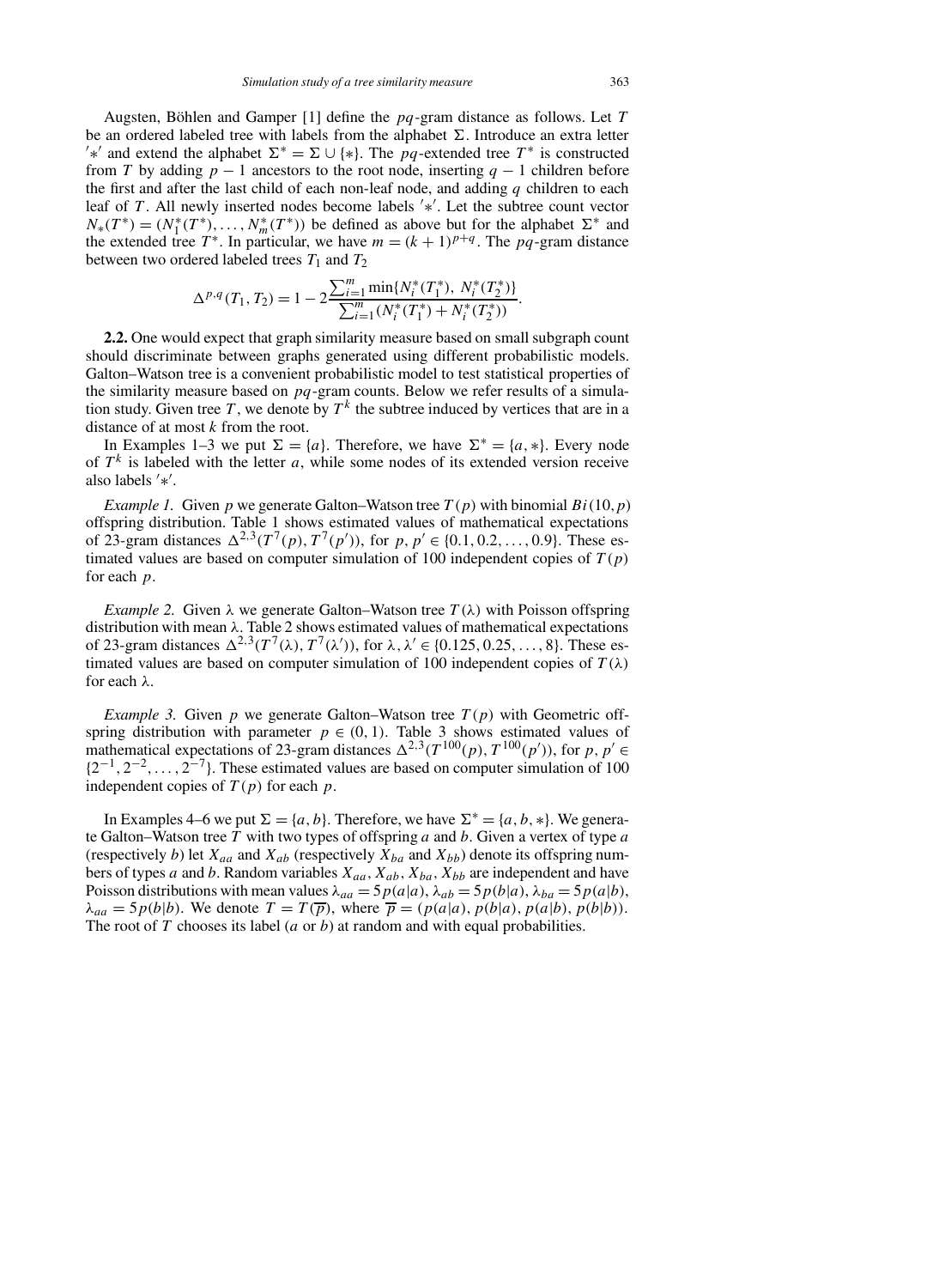*Example 4.* Here we choose  $p(a|a) = p(a|b) = 1 - p(b|a) = 1 - p(b|b)$  where  $p(a|a) \in \{0.1, 0.2, \ldots, 0.9\}$ . In this way we obtain 9 different vectors  $\overline{p}_1, \ldots, \overline{p}_9$ . Table 4 shows estimated values of mathematical expectations of 23-gram distances  $\Delta^{2,3}(T^{100}(\overline{p}_i), T^{100}(\overline{p}_j))$ , for  $1 \leq i, j \leq 9$ . These estimated values are based on computer simulation of 100 independent copies of  $T(\overline{p})$  for each  $\overline{p}$ .

Table 1. Results of simulation which was described in Example 1

| $\boldsymbol{p}$ | 0.1    | 0.2    | 0.3    | 0.4    | 0.5    | 0.6    | 0.7    | 0.8    | 0.9    |
|------------------|--------|--------|--------|--------|--------|--------|--------|--------|--------|
| 0.1              | 0.1306 | 0.2202 | 0.3497 | 0.4259 | 0.4819 | 0.5268 | 0.5635 | 0.5928 | 0.6164 |
| 0.2              | 0.2202 | 0.0415 | 0.1429 | 0.2442 | 0.3190 | 0.3740 | 0.4148 | 0.4462 | 0.4710 |
| 0.3              | 0.3497 | 0.1429 | 0.0091 | 0.1033 | 0.1781 | 0.2331 | 0.2739 | 0.3053 | 0.3301 |
| 0.4              | 0.4259 | 0.2442 | 0.1033 | 0.0027 | 0.0749 | 0.1299 | 0.1707 | 0.2021 | 0.2269 |
| 0.5              | 0.4819 | 0.3190 | 0.1781 | 0.0749 | 0.0009 | 0.0550 | 0.0958 | 0.1272 | 0.1520 |
| 0.6              | 0.5268 | 0.3740 | 0.2331 | 0.1299 | 0.0550 | 0.0004 | 0.0408 | 0.0722 | 0.0970 |
| 0.7              | 0.5635 | 0.4148 | 0.2739 | 0.1707 | 0.0958 | 0.0408 | 0.0002 | 0.0314 | 0.0561 |
| 0.8              | 0.5928 | 0.4462 | 0.3053 | 0.2021 | 0.1272 | 0.0722 | 0.0314 | 0.0001 | 0.0248 |
| 0.9              | 0.6164 | 0.4710 | 0.3301 | 0.2269 | 0.1520 | 0.0970 | 0.0561 | 0.0248 | 0.0000 |

Table 2. Results of simulation which was described in Example 2

| λ     | 0.125  | 0.250  | 0.500  | 0.750  | 1.000  | 1.500  | 2.000  | 4.000  | 8.000  |
|-------|--------|--------|--------|--------|--------|--------|--------|--------|--------|
| 0.125 | 0.1277 | 0.1939 | 0.3174 | 0.3948 | 0.4525 | 0.4993 | 0.5360 | 0.5651 | 0.5886 |
| 0.250 | 0.1939 | 0.0461 | 0.1406 | 0.2358 | 0.3061 | 0.3587 | 0.3986 | 0.4296 | 0.4543 |
| 0.500 | 0.3174 | 0.1406 | 0.0112 | 0.0981 | 0.1690 | 0.2216 | 0.2616 | 0.2925 | 0.3172 |
| 0.750 | 0.3948 | 0.2358 | 0.0981 | 0.0033 | 0.0709 | 0.1236 | 0.1635 | 0.1945 | 0.2192 |
| 1.000 | 0.4525 | 0.3061 | 0.1690 | 0.0709 | 0.0013 | 0.0527 | 0.0926 | 0.1236 | 0.1482 |
| 1.500 | 0.4993 | 0.3587 | 0.2216 | 0.1236 | 0.0527 | 0.0006 | 0.0399 | 0.0709 | 0.0956 |
| 2.000 | 0.5360 | 0.3986 | 0.2616 | 0.1635 | 0.0926 | 0.0399 | 0.0003 | 0.0310 | 0.0557 |
| 4.000 | 0.5651 | 0.4296 | 0.2925 | 0.1945 | 0.1236 | 0.0709 | 0.0310 | 0.0002 | 0.0247 |
| 8.000 | 0.5886 | 0.4543 | 0.3172 | 0.2192 | 0.1482 | 0.0956 | 0.0557 | 0.0247 | 0.0001 |

Table 3. Results of simulation which was described in Example 3

| p           | $(1/2)^{1}$ | $(1/2)^2$ | $(1/2)^3$ | $(1/2)^4$ | $(1/2)^5$ | $(1/2)^6$ | $(1/2)^7$ |
|-------------|-------------|-----------|-----------|-----------|-----------|-----------|-----------|
| $(1/2)^{1}$ | 0.6323      | 0.6841    | 0.7771    | 0.8552    | 0.8934    | 0.9332    | 0.9402    |
| $(1/2)^2$   | 0.6841      | 0.5476    | 0.5732    | 0.6627    | 0.7325    | 0.7733    | 0.7945    |
| $(1/2)^3$   | 0.7771      | 0.5732    | 0.3561    | 0.3952    | 0.4770    | 0.5066    | 0.5369    |
| $(1/2)^4$   | 0.8552      | 0.6627    | 0.3952    | 0.1895    | 0.2541    | 0.2726    | 0.3091    |
| $(1/2)^5$   | 0.8934      | 0.7325    | 0.4770    | 0.2541    | 0.1526    | 0.1527    | 0.1896    |
| $(1/2)^6$   | 0.9332      | 0.7733    | 0.5066    | 0.2726    | 0.1527    | 0.0571    | 0.0882    |
| $(1/2)^7$   | 0.9402      | 0.7945    | 0.5369    | 0.3091    | 0.1896    | 0.0882    | 0.0699    |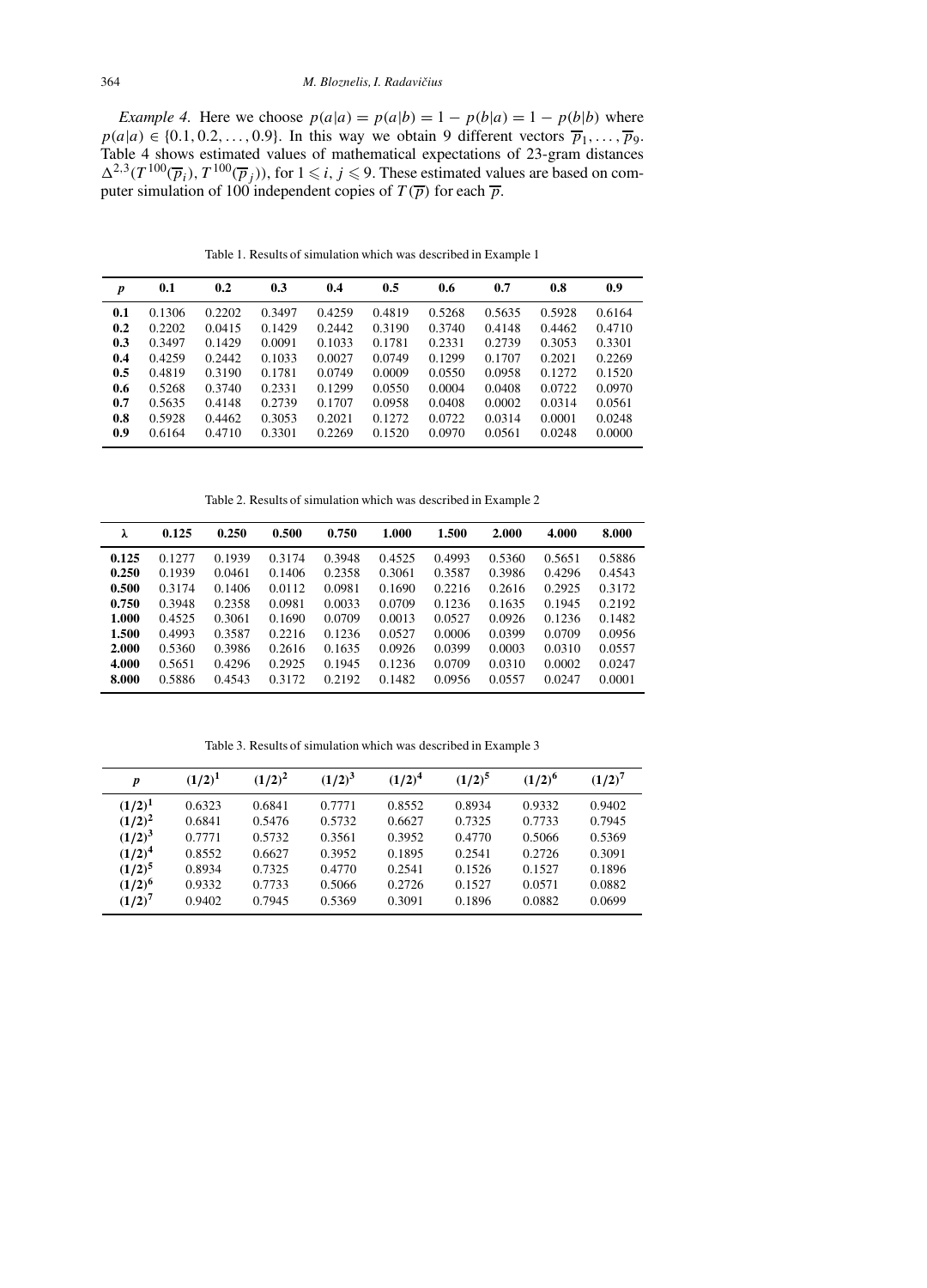Table 4. Results of simulation which was described in Example 4

| p(a a) | 0.1    | 0.2    | 0.3    | 0.4    | 0.5    | 0.6    | 0.7    | 0.8    | 0.9    |
|--------|--------|--------|--------|--------|--------|--------|--------|--------|--------|
| 0.1    | 0.0417 | 0.2584 | 0.4184 | 0.5518 | 0.6715 | 0.7672 | 0.8452 | 0.9107 | 0.9612 |
| 0.2    | 0.2584 | 0.0251 | 0.1945 | 0.3580 | 0.4965 | 0.6172 | 0.7407 | 0.8324 | 0.9100 |
| 0.3    | 0.4184 | 0.1945 | 0.0265 | 0.1794 | 0.3311 | 0.4840 | 0.6211 | 0.7385 | 0.8427 |
| 0.4    | 0.5518 | 0.3580 | 0.1794 | 0.0282 | 0.1764 | 0.3338 | 0.4904 | 0.6191 | 0.7663 |
| 0.5    | 0.6715 | 0.4965 | 0.3311 | 0.1764 | 0.0275 | 0.1748 | 0.3378 | 0.4972 | 0.6689 |
| 0.6    | 0.7672 | 0.6172 | 0.4840 | 0.3338 | 0.1748 | 0.0276 | 0.1890 | 0.3604 | 0.5494 |
| 0.7    | 0.8452 | 0.7407 | 0.6211 | 0.4904 | 0.3378 | 0.1890 | 0.0460 | 0.2036 | 0.4198 |
| 0.8    | 0.9107 | 0.8324 | 0.7385 | 0.6191 | 0.4972 | 0.3604 | 0.2036 | 0.0254 | 0.2511 |
| 0.9    | 0.9612 | 0.9100 | 0.8427 | 0.7663 | 0.6689 | 0.5494 | 0.4198 | 0.2511 | 0.0219 |

Table 5. Results of simulation which was described in Example 5

| p(a a) | 0.1    | 0.2    | 0.3    | 0.4    | 0.5    | 0.6    | 0.7    | 0.8    | 0.9    |
|--------|--------|--------|--------|--------|--------|--------|--------|--------|--------|
| 0.1    | 0.0478 | 0.2536 | 0.4017 | 0.5108 | 0.5936 | 0.6645 | 0.7158 | 0.7542 | 0.7941 |
| 0.2    | 0.2536 | 0.0287 | 0.1773 | 0.3021 | 0.3934 | 0.4685 | 0.5353 | 0.6016 | 0.6477 |
| 0.3    | 0.4017 | 0.1773 | 0.0472 | 0.1559 | 0.2478 | 0.3314 | 0.4174 | 0.4840 | 0.5372 |
| 0.4    | 0.5108 | 0.3021 | 0.1559 | 0.0476 | 0.1254 | 0.2172 | 0.3046 | 0.3745 | 0.4342 |
| 0.5    | 0.5936 | 0.3934 | 0.2478 | 0.1254 | 0.0280 | 0.1054 | 0.1956 | 0.2719 | 0.3404 |
| 0.6    | 0.6645 | 0.4685 | 0.3314 | 0.2172 | 0.1054 | 0.0280 | 0.1060 | 0.1827 | 0.2629 |
| 0.7    | 0.7158 | 0.5353 | 0.4174 | 0.3046 | 0.1956 | 0.1060 | 0.0460 | 0.1137 | 0.1928 |
| 0.8    | 0.7542 | 0.6016 | 0.4840 | 0.3745 | 0.2719 | 0.1827 | 0.1137 | 0.0440 | 0.1103 |
| 0.9    | 0.7941 | 0.6477 | 0.5372 | 0.4342 | 0.3404 | 0.2629 | 0.1928 | 0.1103 | 0.0234 |

Table 6. Results of simulation which was described in Example 6

| p(a a) | 0.1    | 0.2    | 0.3    | 0.4    | 0.5    | 0.6    | 0.7    | 0.8    | 0.9    |
|--------|--------|--------|--------|--------|--------|--------|--------|--------|--------|
| 0.1    | 0.0502 | 0.2314 | 0.3856 | 0.5153 | 0.6125 | 0.7138 | 0.7942 | 0.8651 | 0.9080 |
| 0.2    | 0.2314 | 0.0539 | 0.1840 | 0.3393 | 0.4603 | 0.5838 | 0.6728 | 0.7479 | 0.8675 |
| 0.3    | 0.3856 | 0.1840 | 0.0301 | 0.1785 | 0.3092 | 0.4368 | 0.5280 | 0.6728 | 0.7980 |
| 0.4    | 0.5153 | 0.3393 | 0.1785 | 0.0672 | 0.1789 | 0.3089 | 0.4376 | 0.5844 | 0.7193 |
| 0.5    | 0.6125 | 0.4603 | 0.3092 | 0.1789 | 0.0470 | 0.1781 | 0.3091 | 0.4594 | 0.6192 |
| 0.6    | 0.7138 | 0.5838 | 0.4368 | 0.3089 | 0.1781 | 0.0658 | 0.1791 | 0.3399 | 0.5245 |
| 0.7    | 0.7942 | 0.6728 | 0.5280 | 0.4376 | 0.3091 | 0.1791 | 0.0256 | 0.1830 | 0.3976 |
| 0.8    | 0.8651 | 0.7479 | 0.6728 | 0.5844 | 0.4594 | 0.3399 | 0.1830 | 0.0425 | 0.2457 |
| 0.9    | 0.9080 | 0.8675 | 0.7980 | 0.7193 | 0.6192 | 0.5245 | 0.3976 | 0.2457 | 0.0588 |

*Example 5.* Here we choose  $p(a|a) = 1 - p(b|a)$  where  $p(a|a) \in \{0.1, 0.2, ..., 0.9\}$ , and  $p(a|b) = p(b|b) = 0.5$ . In this way we obtain 9 different vectors  $\overline{p}_1, \ldots, \overline{p}_9$ . Table 5 shows estimated values of mathematical expectations of 23-gram distances  $\Delta^{2,3}(T^{100}(\overline{p}_i), T^{100}(\overline{p}_j))$ , for  $1 \leq i, j \leq 9$ . These estimated values are based on computer simulation of 100 independent copies of  $T(\overline{p})$  for each  $\overline{p}$ .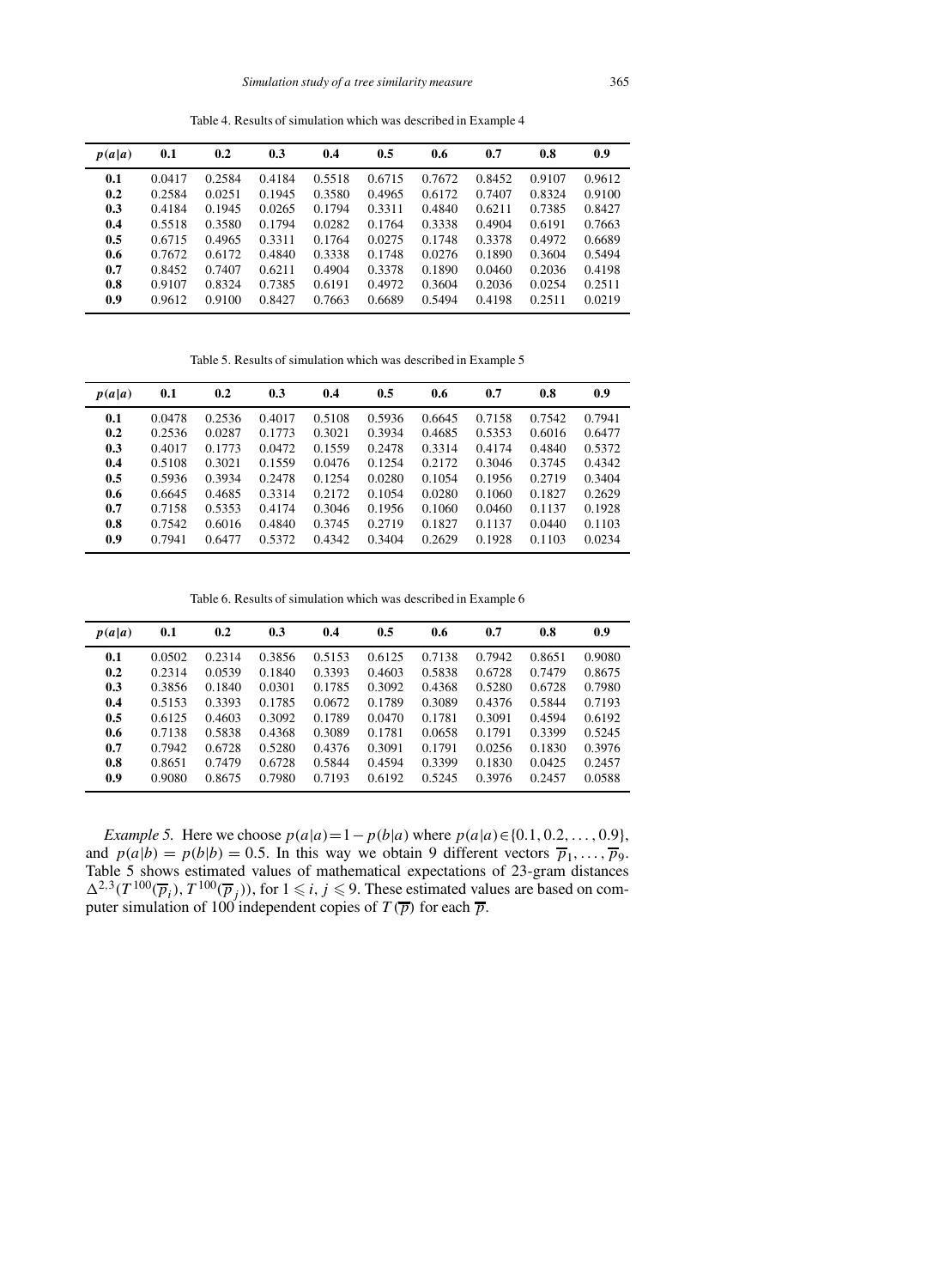





*Example 6.* Here we choose  $p(a|a) = 1 - p(b|a) = p(b|b) = 1 - p(a|b)$  where  $p(a|a) \in \{0.1, 0.2, \ldots, 0.9\}$ . In this way we obtain 9 different vectors  $\overline{p}_1, \ldots, \overline{p}_9$ . Table 6 shows estimated values of mathematical expectations of 23-gram distances  $\Delta^{2,3}(T^{100}(\overline{p}_i), T^{100}(\overline{p}_j))$ , for  $1 \leq i, j \leq 9$ . These estimated values are based on computer simulation of 100 independent copies of  $T(\overline{p})$  for each  $\overline{p}$ .

*Example 7.* We study the value distribution of  $\Delta^{2,3}(T^7(p), T^7(p'))$  defined in Example 1. Fig. 1 shows the histogram of the value distribution in the case where  $p = 0.3$ and  $p' = 0.4$ . Fig. 2 shows the histogram of the value distribution in the case where  $p = p' = 0.3$ . Each histogram is based on 10000 independently generated values of  $\Delta^{2,3}(T^7(p), T^7(p')).$ 

#### **3. Conclusions**

In each of the Tables 1–6 the minimum of every row is achieved at the diagonal element of the table. We conclude that 23-gram distance effectively discriminates between different values of the parameter.

It is interesting to study possible asymptotic distributions of the random variables  $\Delta^{p,q}(T^k(p), T^k(p'))$  as well as of the corresponding subtree count vectors *N*<sup>∗</sup>. Empirical evidence based on a small simulation study (Example 7) suggests that  $\Delta^{p,q}(T^k(p), T^k(p'))$  is asymptotically normal, for  $p \neq p'$ , and it is distributed as the absolute value of a normal random variable, for  $p = p'$ . This is not surprising as one would expect that the number *N* of subtrees of a bounded size would obey the central limit theorem.

### **References**

1. N. Augsten, M. Böhlen, J. Gamper. Approximate matchiong of hierarchical data using *pq*-grams. In: K. Böhm, C.S. Jensen, L.M. Haas, M.L. Kersten, P. Larson, B.C. Ooi (Eds.), *Proceedings of the 31st International Conference on Very Large Data Bases*, Trondheim, Norway, August 30–September 2, 2005. ACM 2005, ISBN 1-59593-154-6,1-59593-177-5